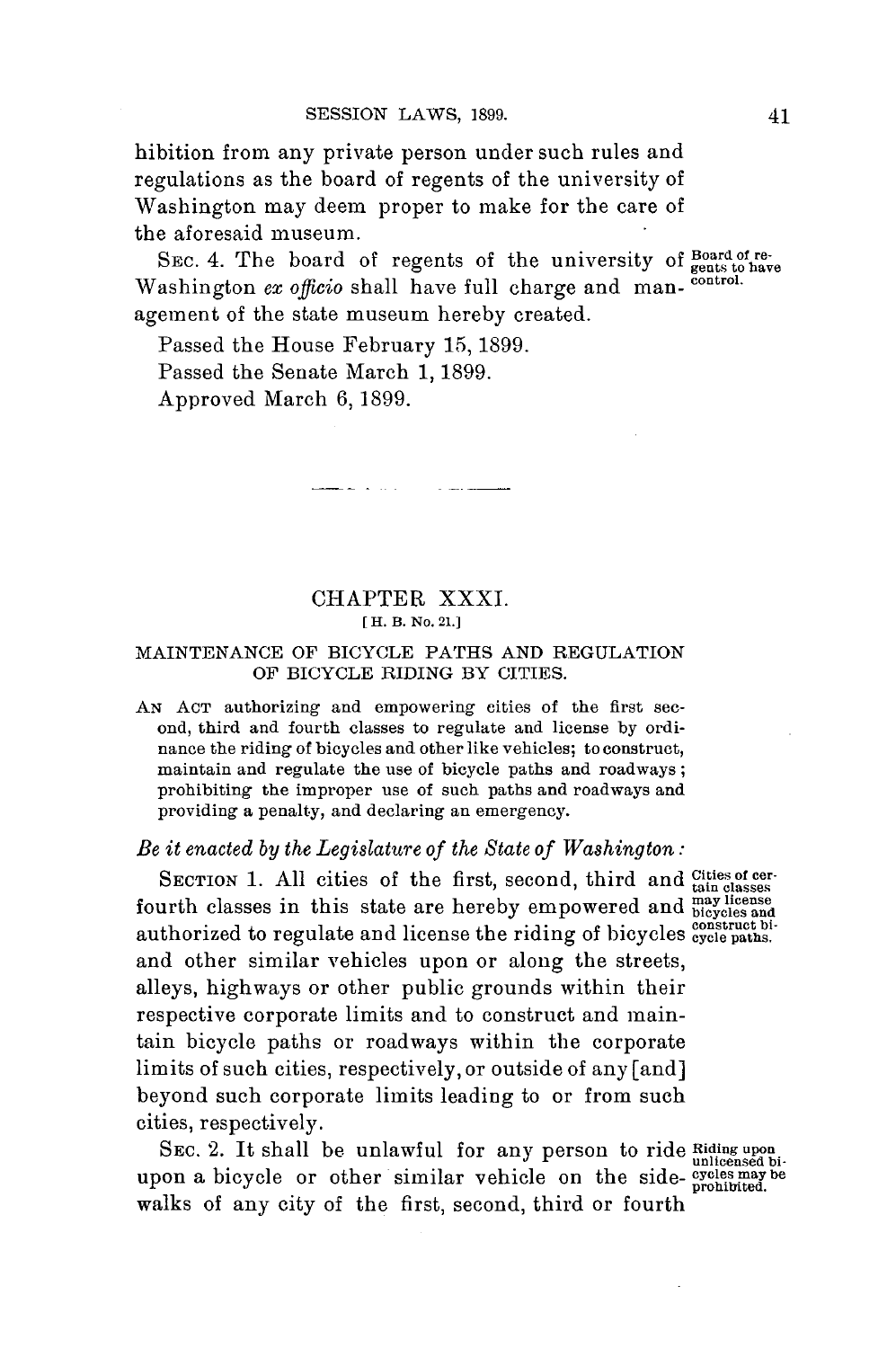classes within the limits within which the city council of such city may **by** ordinance prohibit the riding of the same on sidewalks, and such cities are hereby empowered **by** ordinance to provide for reasonable fines and penalties to be imposed for the violation of such ordinances.

paths for other<br>purposes.

Unlawful to SEC. 3. It shall be unlawful for any person to lead, drive, ride or propel any team, wagon, animal or vehicle other than those hereinbefore named, upon and along any bicycle path heretofore constructed or that may hereafter be constructed, within or without the corporate limits of any city, excepting at suitable crossings to be provided in the construction of such paths. Any person violating the provisions of this section shall be guilty of a misdemeanor.

> **SEC.** 4. Cities of the first, second, third and fourth class are hereby authorized and empowered **by** ordinance to establish and collect reasonable license fees from all persons riding a bicycle or other similar vehicle within their respective corporate limits, and to enforce the payment thereof **by** reasonable fines and penalties.

**May regulatepadr- use of bicycle SEC. 5.** The license fee to be paid and the rules reg- **paths.** ulating the riding of bicycles or other similar vehicles within any city of said classes shall be fixed **by** ordinance, and the rules regulating the use of such bicycle paths or roadways constructed or maintained **by** them within the corporate limits of such cities under the authority of this act, and the fines and penalties for the violation of such rules shall be fixed **by** ordinance.

**fuendistue SEC. 6.** The city council of each city shall **by** ordilected as<br>bicycle license **nance** provide that the whole amount or any amount not less than seventy-five (75) per centum of all license fees, fines, penalties or other moneys collected under the power hereby conferred, shall be paid into and placed to the credit of a special fund to be known as the **"** Bicycle road fund," and the moneys in said fund shall not be transferred to any other fund in such cities, and shall be paid out for the sole purpose of building and maintaining bicycle paths and roadways